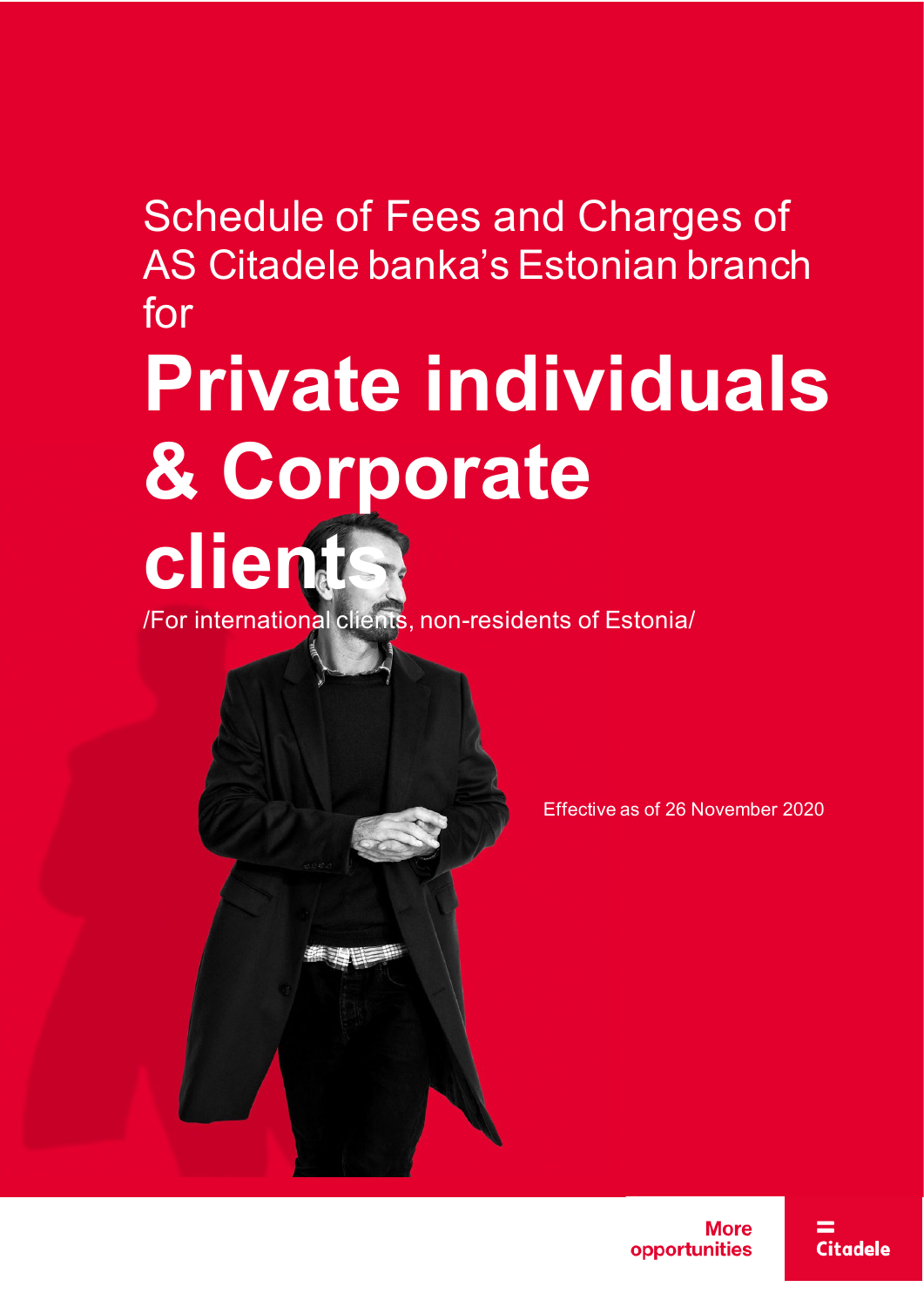### **CONTENT**

**[Accounts](#page-2-0)**

**[Payments](#page-2-1)**

**[Other services related to lending](#page-4-0)**

**[Remote account management systems](#page-6-0)**

**[Deposits](#page-6-1)**

**[Additional services](#page-7-0)**

**[Appendix 1 Fees appliance conditions](#page-8-0)**

**[Appendix 2 Products and services that are no longer offered](#page-10-0)**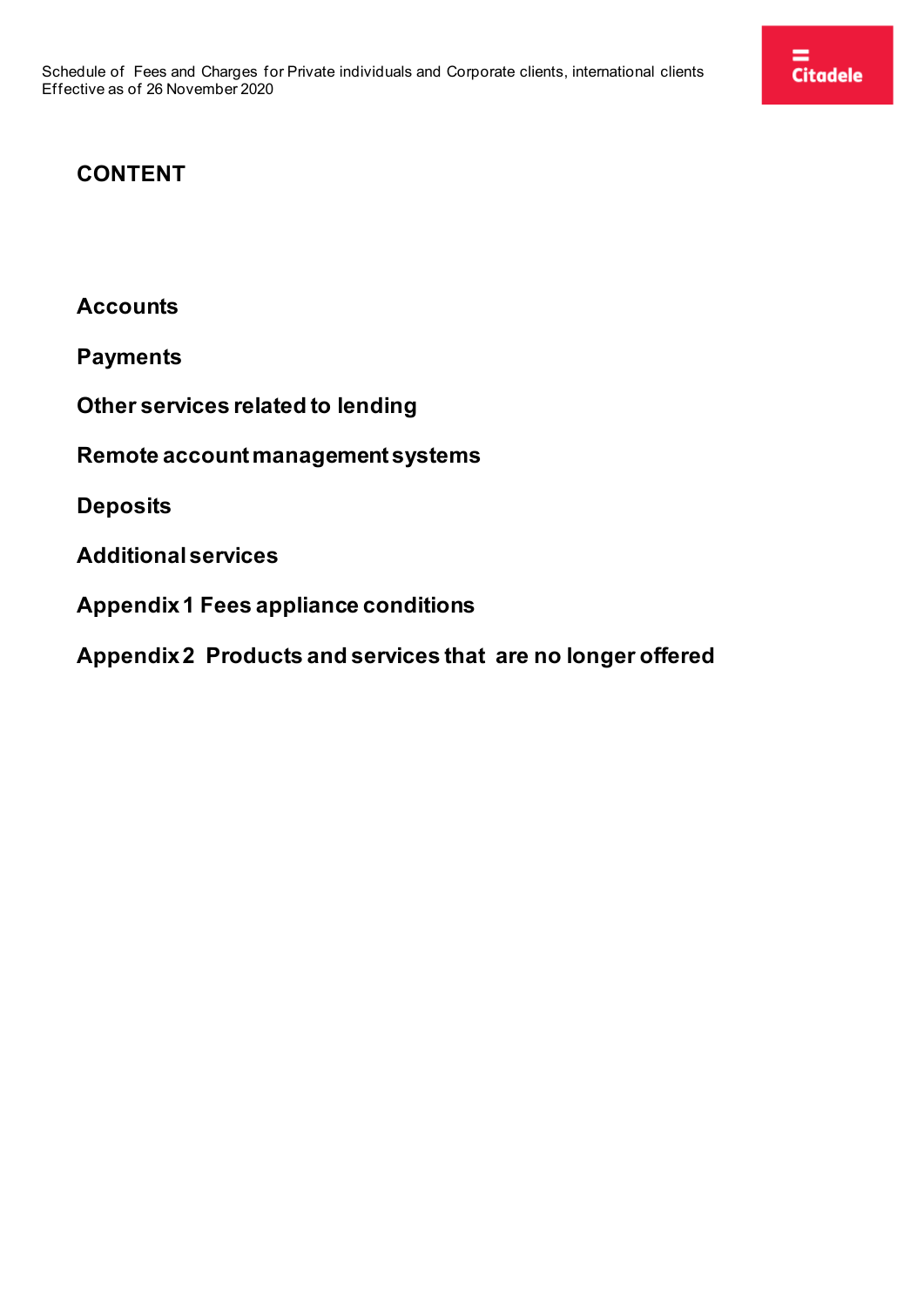### <span id="page-2-0"></span>**Accounts**

| <b>Service</b>                                                                                                                                                                                                       | Fee                           |
|----------------------------------------------------------------------------------------------------------------------------------------------------------------------------------------------------------------------|-------------------------------|
| 1. Current Account                                                                                                                                                                                                   |                               |
| 1.1. Maintainance of current account 1                                                                                                                                                                               |                               |
| 1.1.1. for legal entities non-residents of Latvia, Lithuania, and Estonia                                                                                                                                            | 20 EUR per month <sup>2</sup> |
| 1.1.2. if a payment card attached to account has expired, new card has<br>not been issued to the customer                                                                                                            | 25 EUR per month              |
| 1.2. Maintenance of inactive customer's account 3                                                                                                                                                                    |                               |
| 1.2.1. for private individuals if there have not been customer's initiated                                                                                                                                           |                               |
| transactions performed on the current account for more than 12<br>months and customer has no other contracts concluded with<br>Citadele Bank                                                                         | 25 EUR per month              |
| 1.2.2. for legal entities if there have not been customer's initiated<br>transactions performed on the current account for more than 12<br>months and customer has no other contracts concluded with<br>Citadele Ban | 75 EUR per month              |
| 1.2.3. for private individuals and legal entities if there have not been                                                                                                                                             |                               |
| customer's initiated transactions performed on current account for<br>more than 2 years and customer has no other contracts concluded<br>with Citadele Bank                                                          | 150 EUR per month             |
| 1.2.4. if cooperation with customer is terminated according to the Bank's<br>initiative and customer hasn't performed transfer/ withdrawal of<br>funds from the account within the term specified in the notice      | EUR 300 per month             |
| 1.3. Remuneration to Citadele banka for the balance of money in the current<br>account <sup>4</sup> of a client - legal entity or a group of related clients exceeding:                                              | Annual interest rate          |
| 1.3.1. CHF 100 000                                                                                                                                                                                                   | 1%                            |
| 1.3.2. DKK 750 000                                                                                                                                                                                                   | $1\%$                         |
| 1.3.3. EUR 1 000 000 5                                                                                                                                                                                               | 0.25%                         |
| 1.3.4. SEK 1 000 000                                                                                                                                                                                                 | $1\%$                         |
| 1.4. Closure of account                                                                                                                                                                                              | Free of charge <sup>6</sup>   |

|  | 2. Escrow account                                                                                                                                      |                                              |
|--|--------------------------------------------------------------------------------------------------------------------------------------------------------|----------------------------------------------|
|  | 2.1. Servicing of Escrow Account                                                                                                                       | Free of charge                               |
|  | 2.2. Processing of standard agreement of escrow account, including if<br>escrow account in Citadele Bank is used within the new lending<br>transaction | 0.4% of transaction<br>amount (min. 200 EUR) |
|  | 2.3. Processing of agreement of escrow account with non-standard<br>provisions                                                                         | Individually                                 |
|  | 2.4. Processing of amendments in escrow account agreement                                                                                              | <b>100 EUR</b>                               |

### <span id="page-2-1"></span>**Payments**

|                                                                         | Fee                                     |               |
|-------------------------------------------------------------------------|-----------------------------------------|---------------|
| <b>Service</b>                                                          | <b>Online Banking and</b><br>mobile app | <b>Branch</b> |
| 3. Payments within Citadele bank<br>including to Latvian and Lithuanian |                                         |               |

<span id="page-2-3"></span><span id="page-2-2"></span> $^1$  Comission for Maintenance of current account is not applied, if commission for Maintenance of inactive customer's account is applied  $^2$  If there isn't enough funds for commission applied by current account, than co

month. If client has several current accounts, than commission is applied for one current account by Bank views. <sup>3</sup> Till account balance is zero.

<span id="page-2-5"></span><span id="page-2-4"></span><sup>&</sup>lt;sup>4</sup> It is calculated from the current account balance amount for each calendar day on which the account balance at the end of the day equals or exceeds the amounts specified in the Pricelist, and the total amount calculated during the calendar month is deducted from the account on the last day of the same month. Remuneration may be applied to Citadele Bank individually informing the customer 14 calendar days in advance, unless the customer fulfills the conditions set out in Clause 1 below and therefore the remuneration is applied without any separate notification. 1. Remuneration shall be applied to all customers who are: insurance or reinsurance undertakings and financial institutions (including their subsidiaries) supervised by the FCMC or other financial market supervisory authorities of other countries, the principal activity of which is related to the provision of financial services; Other credit and leasing providers.<br>In further counting the account is not EUR, fee is charged in equivalent.

<span id="page-2-7"></span><span id="page-2-6"></span><sup>&</sup>lt;sup>6</sup> If account balance exceeds zero at the moment of the closure of the account, commission fee is charged for the amount of the balance of the account, but not exceeding EUR 100.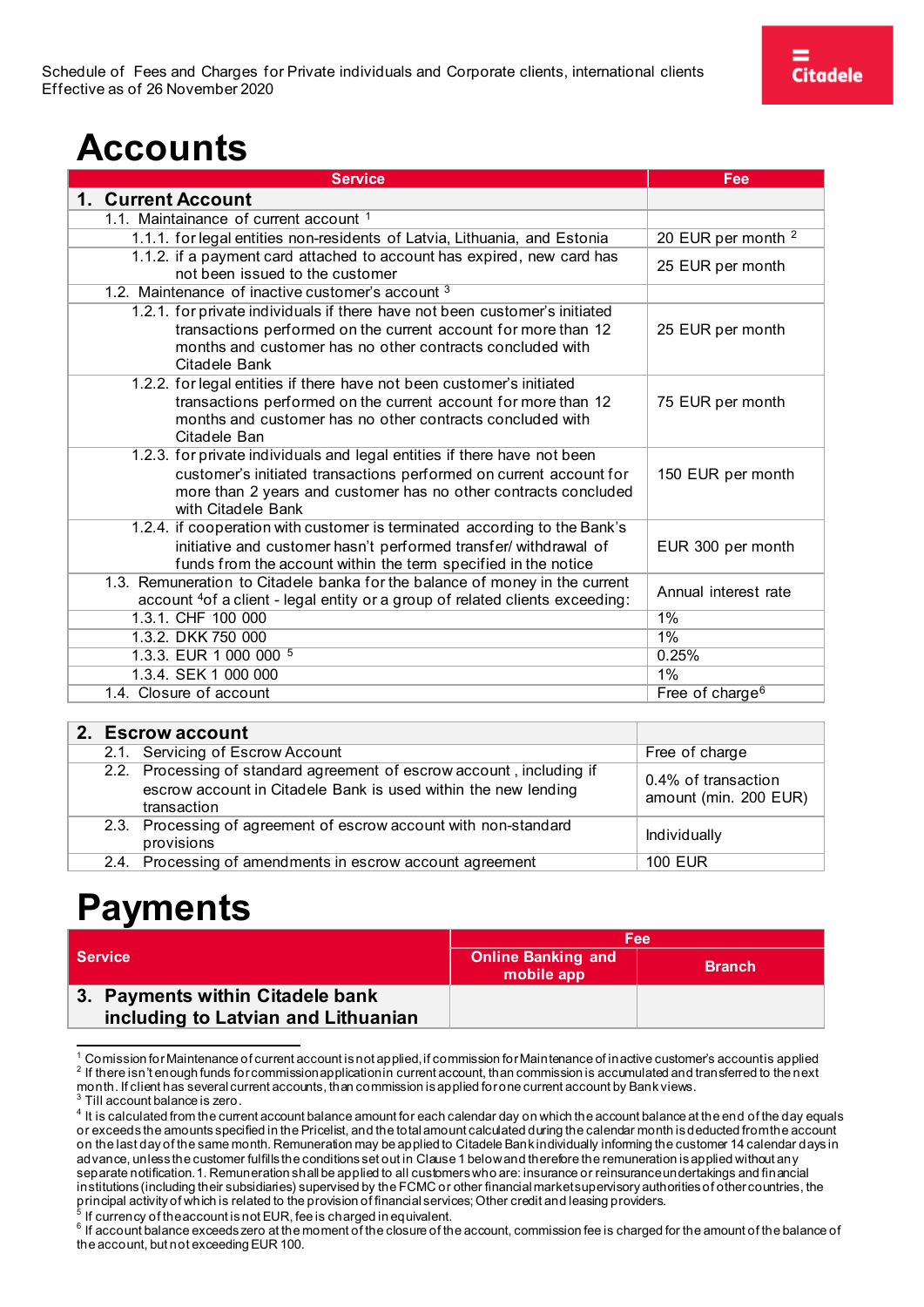| branches                                                       |                                             |                                               |
|----------------------------------------------------------------|---------------------------------------------|-----------------------------------------------|
| 3.1. Between own accounts                                      | Free of charge                              | 3 EUR                                         |
| 3.2. Between accounts of different                             | 1 EUR                                       | 3 EUR                                         |
| customers                                                      |                                             |                                               |
| 4. Payments in Euro and in other                               |                                             |                                               |
| currencies (EEA <sup>7</sup> payment                           |                                             |                                               |
| description in Appendix 1, Sub-                                |                                             |                                               |
|                                                                |                                             |                                               |
| chapter $1)^8$<br>4.1. SEPA payment and SEPA instant payment 9 |                                             |                                               |
| (see Appendix 1, Sub-chapter 1)                                |                                             |                                               |
| 4.1.1. Private persons                                         |                                             |                                               |
| 4.1.1.1. Up to EUR 300 (inclusive)                             | 0.38                                        | 4 EUR                                         |
| 4.1.1.2. Over EUR 300                                          | <b>18 EUR</b>                               | 21 EUR                                        |
| 4.1.2. Legal person                                            |                                             |                                               |
| 4.1.2.1. Up to EUR 300 (inclusive)                             | 4 EUR                                       | 4 EUR                                         |
| 4.1.2.2. Over EUR 300                                          | <b>250 EUR</b>                              | <b>250 EUR</b>                                |
| 4.2. Standard payment in USD currency                          |                                             |                                               |
| 4.2.1.<br>Private person                                       |                                             |                                               |
| 4.2.1.1. SHA (shared)                                          | 0.5% (min. 110 EUR,                         | 0.7% (min. 150 EUR,                           |
|                                                                | max. EUR 170 EUR)                           | max. 220 EUR)                                 |
| 4.2.1.2. OUR (remmiter)                                        | 0.5% (min. 110 EUR,                         | 0.7% (min. 150 EUR,                           |
| 4.2.2.                                                         |                                             | max. 170 EUR) + 50 EUR max. 220 EUR) + 50 EUR |
| Legal person                                                   |                                             |                                               |
| 4.2.2.1. SHA (shared)                                          | <b>250 EUR</b>                              | <b>250 EUR</b>                                |
| 4.2.2.2. OUR (remmiter)                                        | <b>300 EUR</b>                              | 300 EUR                                       |
| 4.3. Standard payment                                          |                                             |                                               |
| 4.3.1.<br>Private person                                       |                                             |                                               |
| 4.3.1.1. SHA (shared)                                          | 0.1% (min. 18 EUR,<br>max. 50 EUR           | 0.2% (min. 24 EUR,<br>max. 75 EUR)            |
|                                                                | 0.1% (min. 18 EUR,                          | 0.2% (min. 24 EUR,                            |
| 4.3.1.2. OUR (remmiter)                                        | max. 50 EUR) + 12 EUR                       | max. 75 EUR) + 12 EUR                         |
| 4.3.2.<br>Legal person                                         |                                             |                                               |
| 4.3.2.1. SHA (shared)                                          | <b>250 EUR</b>                              | <b>250 EUR</b>                                |
| 4.3.2.2. OUR (remmiter)                                        | 300 EUR                                     | 300 EUR                                       |
| 4.4. Urgent payment                                            |                                             |                                               |
| 4.4.1.<br>Private person                                       |                                             |                                               |
| 4.4.1.1. SHA (shared)                                          | 0.2% (min. 24 EUR,<br>max. 75 EUR)          | 0.3% (min. 36 EUR,<br>max. 95 EUR)            |
| 4.4.1.2. OUR (remmiter)                                        | 0.2% (min. 24 EUR,<br>max. 75 EUR) + 12 EUR | 0.3% (min. 36 EUR,<br>max. 95 EUR) + 12 EUR   |
| 4.4.2.<br>Legal person                                         |                                             |                                               |
| 4.4.2.1. SHA (shared)                                          | 350 EUR                                     | 350 EUR                                       |
| 4.4.2.2. OUR (remmiter)                                        | 400 EUR                                     | 400 EUR                                       |

| 5. Regular payments                     |                                                 |
|-----------------------------------------|-------------------------------------------------|
| 5.1. Registration of regular payment    | Free of charge                                  |
| 5.2. Execution of regular payment order | As for electronic payments from current account |

<span id="page-3-0"></span> $^7$  EEA payment - payments in EUR, BGN, CZK, DKK, GBP, HUF, ISK, NOK, PLN, SEK currencies are executed from the account or without opening an account at a payment institution within the EU (European) and EEA (European Economic Area) with the purpose of delivering them to an account opened for the recipient at a payment institution of EEA.

<span id="page-3-2"></span><span id="page-3-1"></span><sup>&</sup>lt;sup>8</sup> Legal persons, non-residents ofLithuania and Latvia, has access only to payments in EUR, RUB and CHF currencies.<br><sup>9</sup> SEPA instant payment is available only in Online Banking and mobile app. Information about the maximu payments is available on the website or in the branch.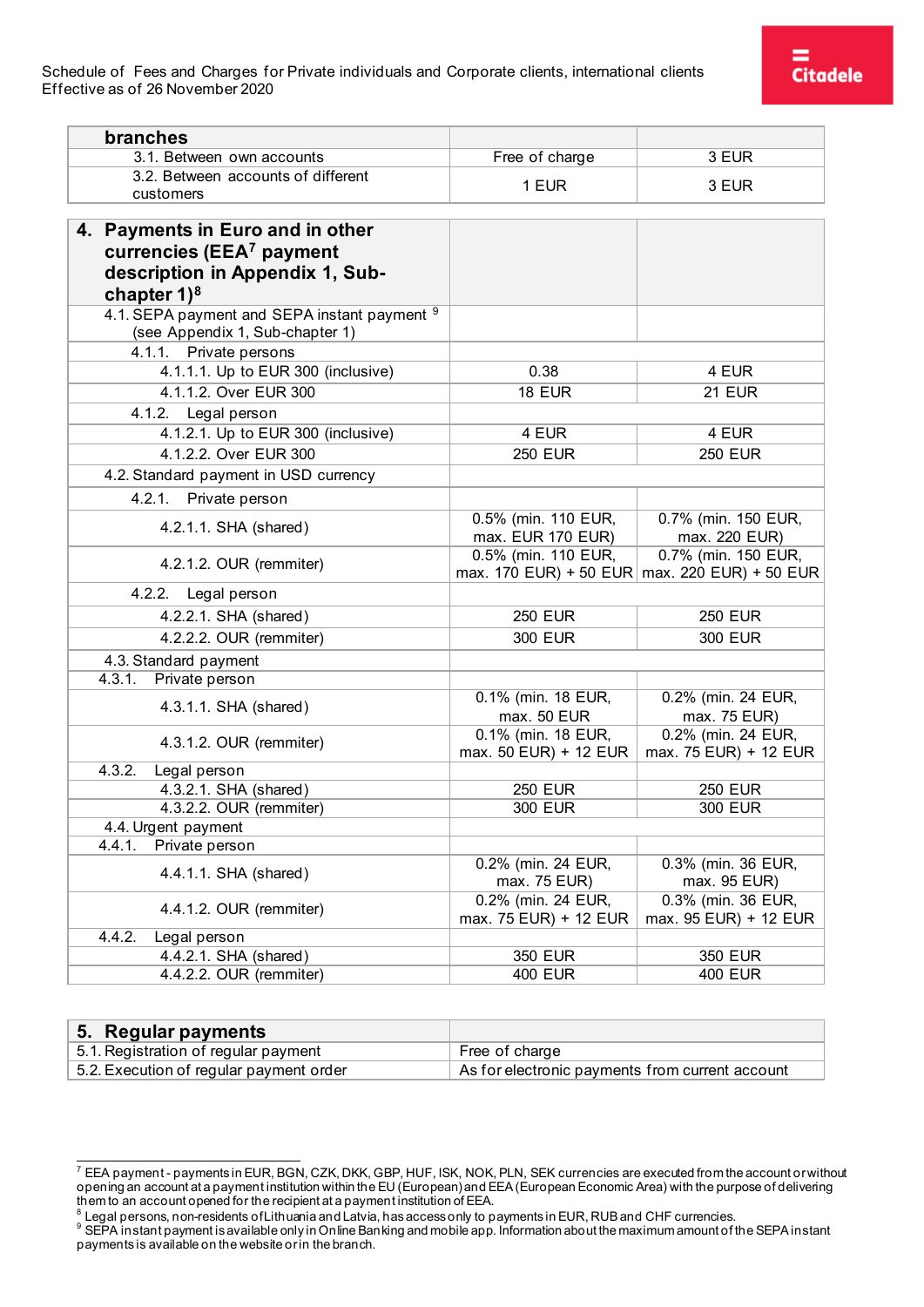| Free of charge                                 |
|------------------------------------------------|
|                                                |
| 6 EUR or eqiuvalent in payment currency        |
|                                                |
| In accordance with Citadele Bank rate, without |
| additional commission fee                      |
|                                                |
|                                                |
| <b>10 EUR</b>                                  |
| 80 EUR + the actual costs of foreign banks     |
| 125 EUR + the actual costs of foreign banks    |
|                                                |

#### **9. Other payment card services**

| <b>Service</b>                                       | Fee                                              |  |
|------------------------------------------------------|--------------------------------------------------|--|
|                                                      | <b>USD</b><br><b>EUR</b>                         |  |
| Balance review in ATMs:<br>9.1.                      |                                                  |  |
| in Citadele Bank (Latvia, Estonia) ATMs<br>9.1.1.    | Free of charge                                   |  |
| 9.1.2. in ATMs of other banks                        | 0.32 EUR per statement                           |  |
| Unblocking of payment card on customer's<br>9.2.     |                                                  |  |
| order, which was blocked three times entering        | Free of charge                                   |  |
| incorrect PIN code                                   |                                                  |  |
| 9.3.<br>Cash and POS operations' daily or monthly    | EUR 7 which is deducted from customer's account  |  |
| limit increase above limit set in Pricelist, for     | upon receipt of customer's application and limit |  |
| one payment card                                     | increase                                         |  |
| Daily limit for one payment card for cash<br>9.4.    |                                                  |  |
| withdrawal at ATMs and POS terminals:                |                                                  |  |
| using X smart, Maestro, Mastercard<br>9.4.1.         |                                                  |  |
| Standard, Mastercard Gold                            | 2 200 EUR                                        |  |
| 9.4.2.<br>using X Infinite, Visa Platinum            | 3 000 EUR                                        |  |
| Monthly limit for one payment card for cash<br>9.5.  |                                                  |  |
| withdrawal at ATMs and POS terminals:                |                                                  |  |
| 9.5.1.<br>using using X smart, Maestro, Mastercard   | 15 000 EUR                                       |  |
| Standard, Mastercard Gold                            |                                                  |  |
| 9.5.2.<br>using X Infinite, Visa Platinum            | 30 000 EUR                                       |  |
| Change of card's PIN-code in Citadele ATM or<br>9.6. | Free of charge                                   |  |
| mobile application                                   |                                                  |  |

### <span id="page-4-0"></span>**Other services related to lending**

**Service Fee**

<span id="page-4-1"></span> $^{10}$  The commission fee is not charged, if the payment is made to the account of investment fund in Citadele Bank, which is in management of IPAS 'CBL Asset Management'.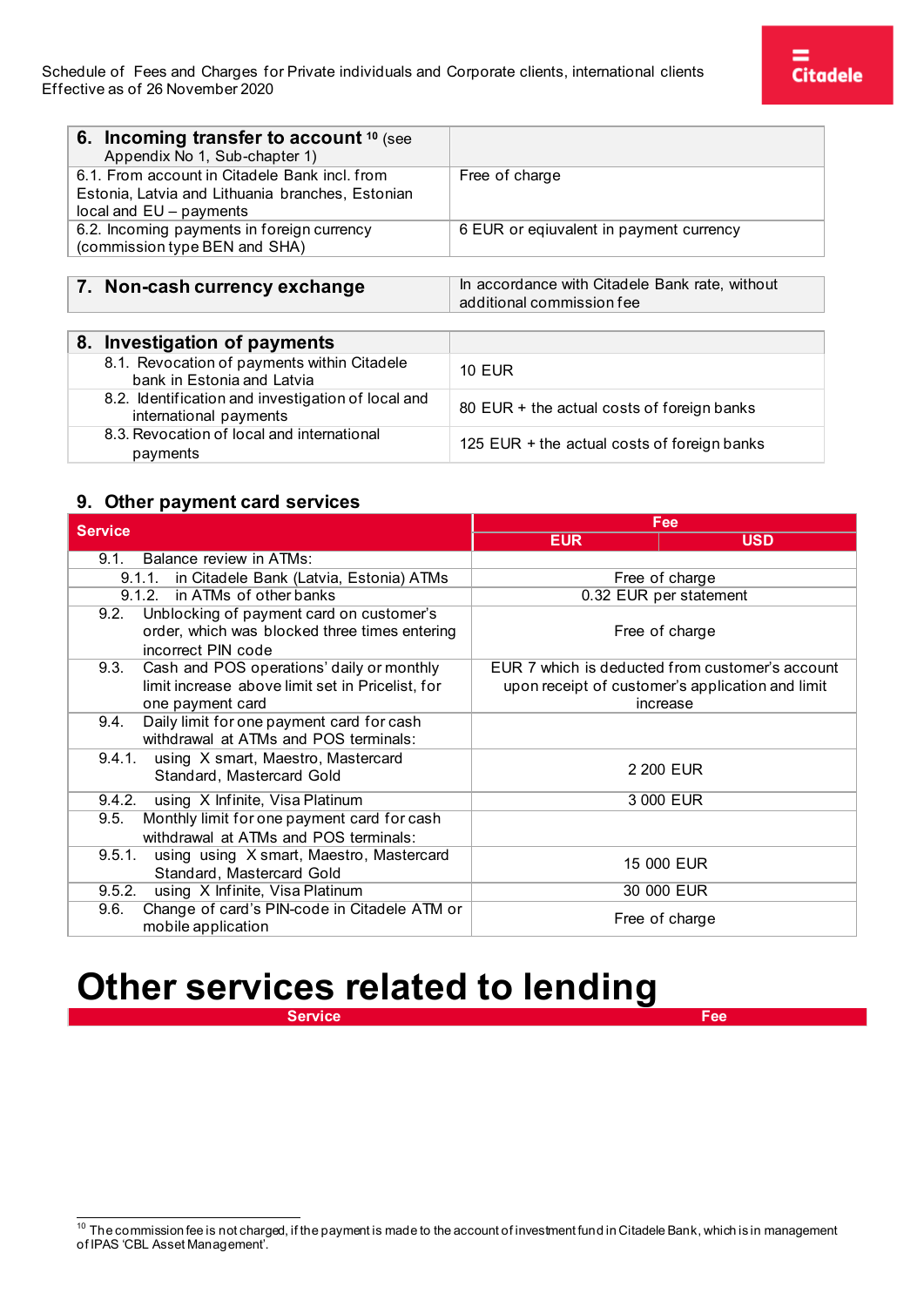| 10. Commission fee for preparation of the documents<br>(int. al. references) $11,12$ |                                         |
|--------------------------------------------------------------------------------------|-----------------------------------------|
| 10.1. Documents sending                                                              | As agreed (min. actual costs $+$ EUR 8) |
| 10.2. Other SWIFT notifications                                                      | 7 EUR                                   |
| 10.3. Debt claim letter                                                              | 5 EUR                                   |
| 10.4. Contractual penalty for not delivering the insurance policy                    | <b>25 EUR</b>                           |
| 10.5. Service fee for statement of the annual report from the                        |                                         |
| Commercial Register (incl. if the customer is not presented<br>it in time)           | <b>25 EUR</b>                           |

<span id="page-5-1"></span><span id="page-5-0"></span> $11$  If a document must be notarized, customer pay actual expenses of notary service additionaly.

 $12$  If the commission fee for execution of new lending transaction, substantial amendments within lending transaction,

refinancing transaction or execution of escrow account agreement is not applied simultaneously.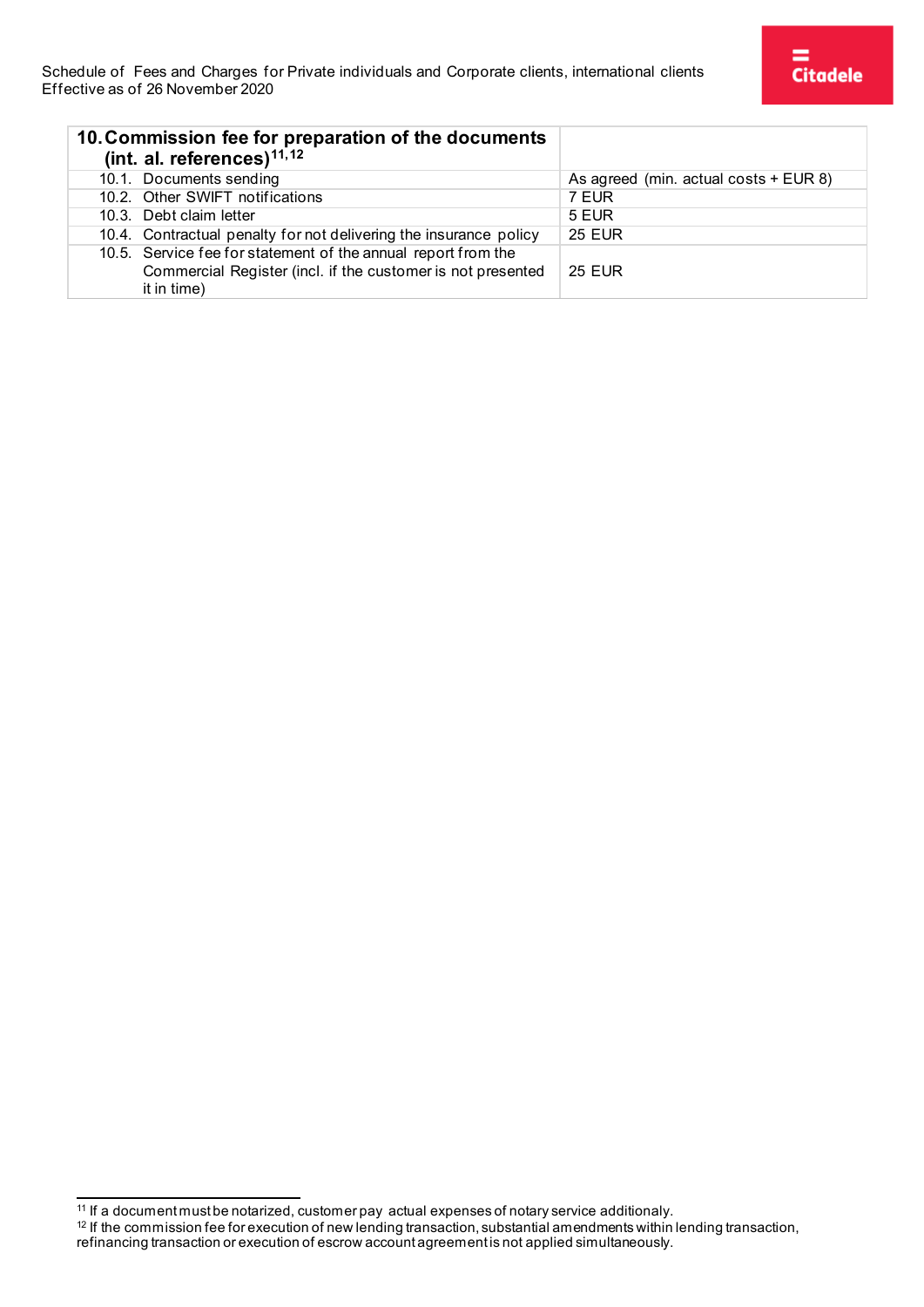## <span id="page-6-0"></span>**Remote account management systems**

| <b>Service</b>                                                                                                                                                                                                                                                                                       | Fee                           |
|------------------------------------------------------------------------------------------------------------------------------------------------------------------------------------------------------------------------------------------------------------------------------------------------------|-------------------------------|
| 11. Citadele Online Banking                                                                                                                                                                                                                                                                          |                               |
| 11.1. Registration, servicing, refusal from service (closure)                                                                                                                                                                                                                                        | Free of charge                |
| 11.2. Transaction limits                                                                                                                                                                                                                                                                             | See Appendix No 1 paragraph 2 |
| 11.3. Connection of complicated configuration (international<br>customers private persons/legal entities): configuration of<br>multiple users authorisation or connection of user, if the<br>user(-s) is (are) not a customer or if the user is customer's<br>authorized person (for legal entities) | <b>20 EUR</b>                 |

| <b>12. Authorization Devices</b>                                 |                |
|------------------------------------------------------------------|----------------|
| 12.1. PIN calculator issue, replacement                          | <b>20 EUR</b>  |
| 12.2. Unlock of locked PIN calculator (in case locked during the | free of charge |
| use of Citadele Online Banking)                                  |                |
| 12.3. Issue of PIN calculator DIGIPASS, replacement or unlock of |                |
| locked PIN calculator DIGIPASS (in case locked due to            | 50 EUR         |
| customer's fault)                                                |                |
| 12.4. Unlock of locked PIN calculator DIGIPASS (in case locked   | <b>10 EUR</b>  |
| during the use of Citadele Online Banking)                       |                |
| 12.5. Replacement of PIN calculator DIGIPASS due to technical    | free of charge |
| reasons                                                          |                |

| 13. Citadele SMS bank                                              |                |
|--------------------------------------------------------------------|----------------|
| 13.1. Service connection                                           | Free of charge |
| 13.2. Citadele Bank's short message sent to customer <sup>13</sup> | 0.20 EUR       |

# <span id="page-6-1"></span>**Deposits**

| <b>Service</b>                                                 | Fee                                      |
|----------------------------------------------------------------|------------------------------------------|
| 14. Savings account +                                          |                                          |
| 14.1. Closure of Savings account+                              | Free of charge                           |
| 14.2. Funds transfer from customer's Savings account+:         |                                          |
| 14.2.1. with prior 35 calendar days notice to Citadele Bank    | As for payment from current account      |
| 14.2.2. without prior 35 calendar days notice to Citadele Bank | 1% + as for payment from current account |

| <b>Service</b>                                                                | Fee            |
|-------------------------------------------------------------------------------|----------------|
| <b>15. Term Deposit</b>                                                       |                |
| 15.1. Maintenance fee for cancelling deposit contract before<br>maturity date | Free of charge |

<span id="page-6-2"></span><sup>&</sup>lt;sup>13</sup> Commission fee for messages sent by Citadele Bank's is charged from customer's account once per month.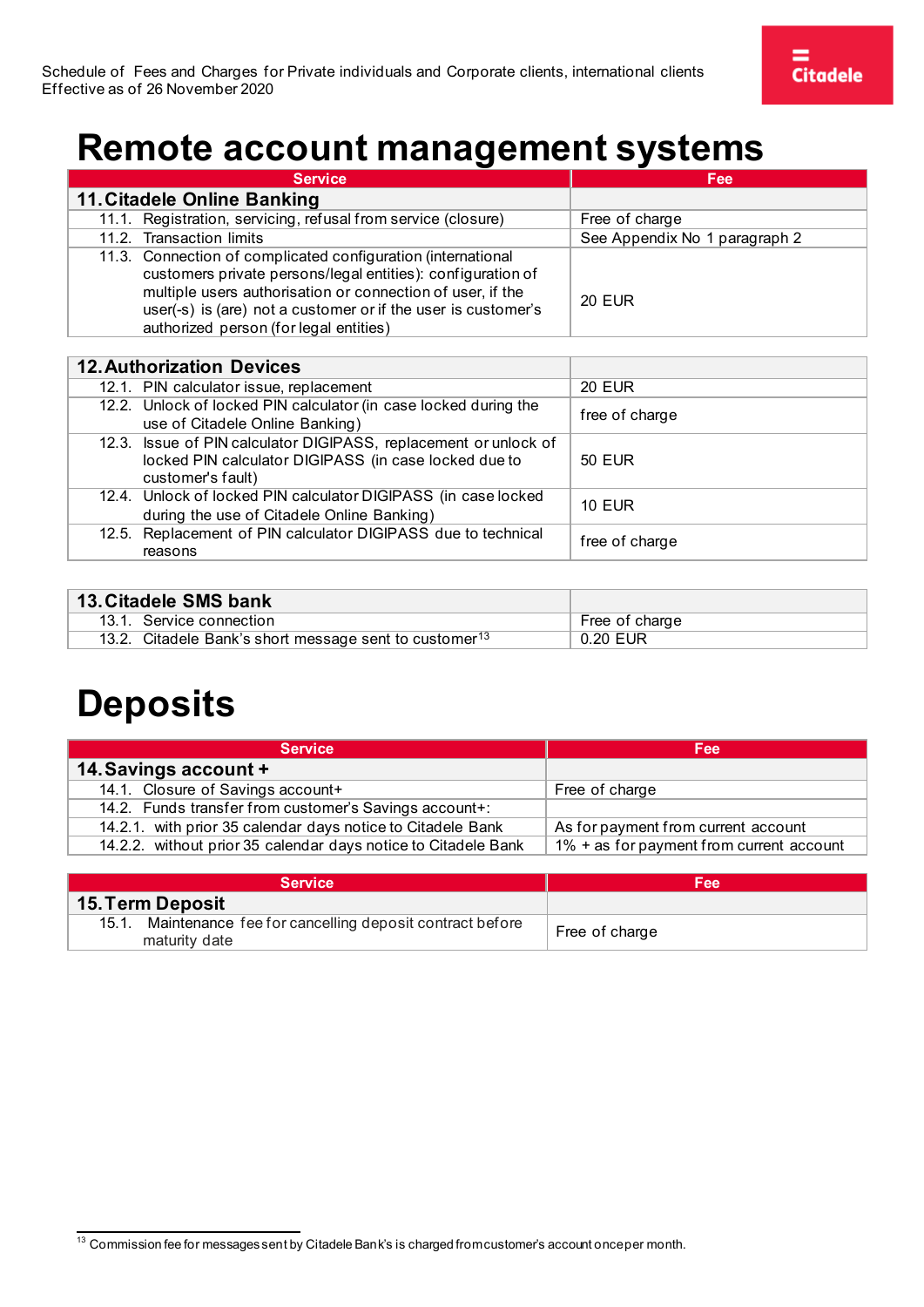# <span id="page-7-0"></span>**Additional services**

| <b>Service</b>                                                    | Fee                   |
|-------------------------------------------------------------------|-----------------------|
| <b>16. Attorneys</b>                                              |                       |
| 16.1. Issuing of power of attorney for private persons            | <b>10 EUR</b>         |
| 16.2. Servicing on the basis of the power of attorney for private |                       |
| persons:                                                          |                       |
| 16.2.1. with power of attorney issued by Citadele Bank            | Free of charge        |
| 16.2.2. verification of power of attorney issued outside Citadele | 10 EUR (VAT included) |
| Bank 14                                                           |                       |

| <b>Service</b>                                                      | Fee                                |
|---------------------------------------------------------------------|------------------------------------|
| 17. Certificates, notices, statements, confirmations,               |                                    |
| copies                                                              |                                    |
| 17.1. Copy of a SWIFT message, payment order                        | 5 EUR                              |
| 17.2. Authentication of a copy of a bank operation                  | 5 EUR                              |
| 17.3. Account statements preparation and issuing at Citadele Bank   | 5 EUR per calendar month (min.5    |
| upon customer's request:                                            | EUR) 15, 16                        |
| 17.3.1. monthly account statement at the Bank's office              | 5 EUR                              |
| 17.3.2. random account statement at the Bank's office               | 0.35 EUR per page, min 5 EUR       |
| 17.4. Certificate regarding the existence and status of the one     | 5 EUR                              |
| account                                                             |                                    |
| 17.5. Certificate regarding the existence and status of the several | <b>10 EUR</b>                      |
| accounts                                                            |                                    |
| 17.6. Certificate for the auditors                                  | <b>30 EUR</b>                      |
| 17.7. Other certificates, confirmations                             | <b>10 EUR</b>                      |
| 17.8. Preparation of standard reference <sup>17</sup>               | 15 EUR (VAT included)              |
| 17.9. Non-standard certificates, confirmations <sup>18,19</sup>     | 30 EUR (VAT included)              |
| 17.10. Copy of bank's documents                                     | <b>10 EUR</b>                      |
| 17.11. Document issue from archive                                  | 30 EUR per document (VAT included) |
| 17.12. Issue of copies and statements to the revenue officers       | 0.35 EUR / per page                |
| 17.13. Seizure act processing and execution                         | <b>15 EUR</b>                      |

| <b>Service</b>                               | <b>Fee</b>                   |
|----------------------------------------------|------------------------------|
| 18. Sending bank documents                   |                              |
| 18.1. by post:                               |                              |
| 18.1.1. in Estonia                           | 10 EUR $+$ 0.35 EUR per page |
| 18.1.2. outside Estonia                      | 15 EUR + 0.35 EUR per page   |
| 18.2. Delivering bank documents by a courier | 25 EUR $+$ the actual costs  |

17 The following types of references considered as standard references:

<span id="page-7-1"></span><sup>&</sup>lt;sup>14</sup> The first verification of power of attorney is performed during office hours of Citadele Bank central office (working days 9:00 – 17:00). Appropriate commission fee shall be applied form 03.07.2014. in all cases when authorised person wishes to handle transactions on the basis of power of attorney.

<span id="page-7-2"></span>Fee is not charged if power of attorney is presented at the opening of the escrow account and at performing payments within transaction. <sup>15</sup> If account statement is requested for several months, including calendar month (months) with no turnover in the account, fee for appropriate calendar month (without account turnover) is not applied, taking in account that commission fee shall not be less than minimal fee for account statement, set in Pricelist. If account statement is requested for period with no turnover in account, only minimal fee for account statement shall be applied as set in Pricelist.

<span id="page-7-3"></span><sup>16</sup> It is possible to receive an account statement for a period not exceeding 10 (ten) years from the request.

<span id="page-7-4"></span>reference on account condition and/or account balance (balance or available balance) at the moment of reference request or preparation, condition of payment cards attached to account (active/closed), and/or on credit limit granted to account at th e mo ment o f request or preparation of the reference;

reference on deposit of equity capital in account of new-founded enterprise or increasing of basic capital o f an en terprise, i ndicating requisites of the respective cash deposit or the respective payment received into accoun;

<sup>-</sup> reference on outstanding balance of the for the loan issued according to Loan for Private Consumption, Co ntract o n Co nsumer Lo an, Contract of Debt Payment for moment of request.

The reference with additional information, requested by customer or customer's representative, is considered as non-standard reference. Reference stating that customer does not have consumer lending obligations is considered as non-standard reference. <sup>18</sup> Int. al. references for auditors, confirmation of auditor requests and reconciliation statements.

<span id="page-7-6"></span><span id="page-7-5"></span><sup>19</sup> Commission fee can be increased and set individually for non-standard reference that is prepared on more than one page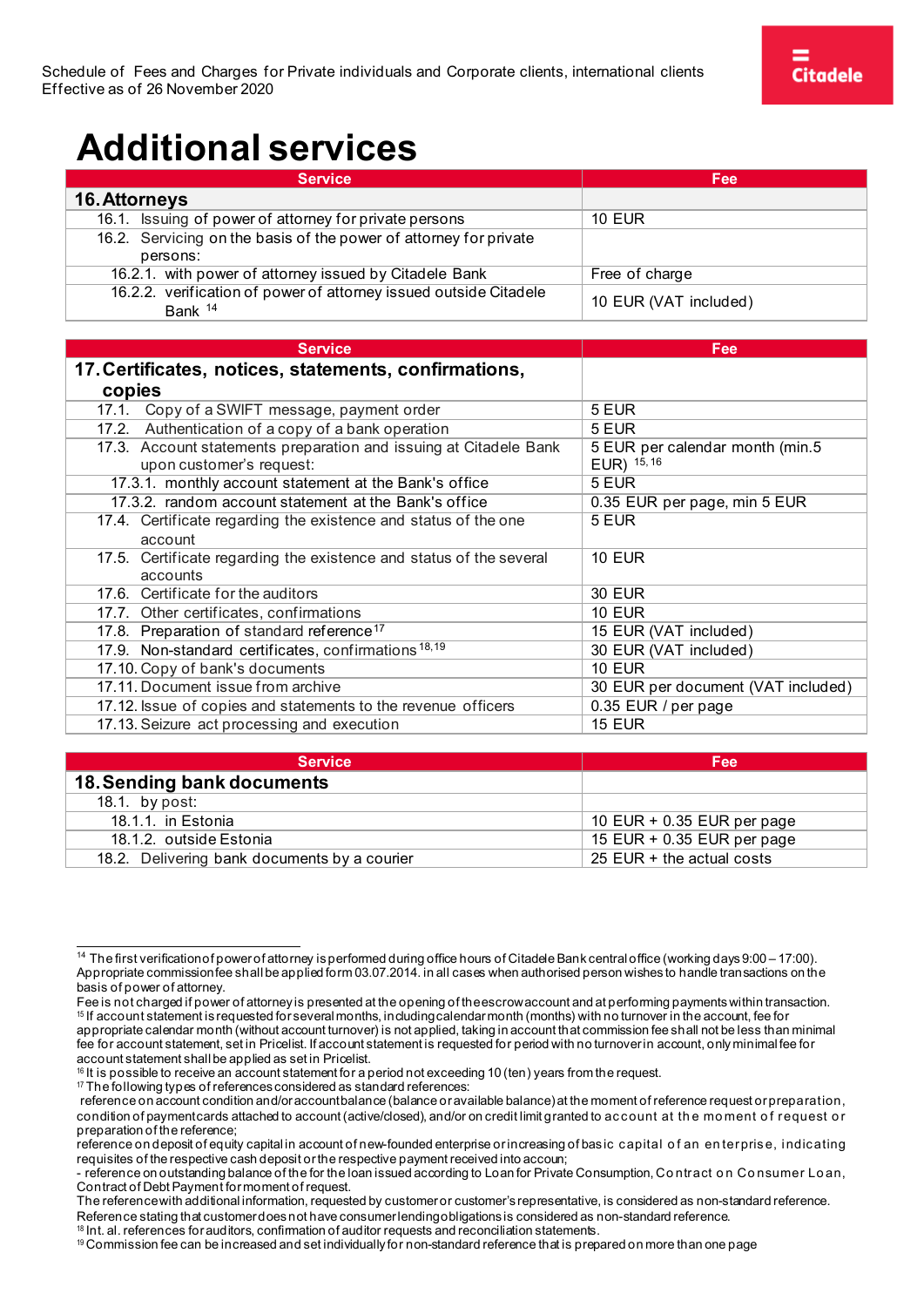# <span id="page-8-0"></span>**Appendix 1 Fees appliance conditions**

### **1) Payments**

Terms for submission and execution of payments, special conditions:

|                                                         | Order<br>submission time <sup>1</sup><br>(Estonian time) | <b>Special conditions</b>                                                           | <b>Execution day</b>                                                                                                               |  |  |
|---------------------------------------------------------|----------------------------------------------------------|-------------------------------------------------------------------------------------|------------------------------------------------------------------------------------------------------------------------------------|--|--|
| Money transfers within the                              |                                                          |                                                                                     |                                                                                                                                    |  |  |
| Citadele group                                          | before 17:00                                             |                                                                                     | the same banking day                                                                                                               |  |  |
| Regular transfer to another bank:                       |                                                          |                                                                                     |                                                                                                                                    |  |  |
| EUR: SEPA Instant                                       | Without                                                  |                                                                                     |                                                                                                                                    |  |  |
| payment                                                 | restrictions                                             |                                                                                     | Immediately after acceptance                                                                                                       |  |  |
| <b>EUR: SEPA</b>                                        | before 15:45                                             | Only SHA allowed. OUR<br>accepted in case of<br>payment with currency<br>conversion | the same banking day                                                                                                               |  |  |
| USD, CNY                                                | individually, information from the Bank                  |                                                                                     |                                                                                                                                    |  |  |
| <b>BYN, RUB</b>                                         | before 17:00                                             | RUB-only OUR is allowed                                                             | next banking day                                                                                                                   |  |  |
| GBP, DKK, NOK, SEK,<br>PLN, CAD, CHF, JPY,<br>KZT, CZK  | before 17:00                                             |                                                                                     | day after the next banking day                                                                                                     |  |  |
| NZD, AUD                                                | before 14:00                                             |                                                                                     | day after the next banking day                                                                                                     |  |  |
| Urgent transfer to another bank:                        |                                                          |                                                                                     |                                                                                                                                    |  |  |
| <b>EUR</b> (including Urgent<br>Estonian Local payment) | before 16:00                                             |                                                                                     | the same banking day                                                                                                               |  |  |
| CAD, CHF                                                | before 12:00                                             |                                                                                     | the same banking day                                                                                                               |  |  |
| GBP, DKK, NOK, SEK,<br>JPY, PLN, CZK                    | before $14:00$                                           |                                                                                     | next banking day                                                                                                                   |  |  |
| <b>NZD</b>                                              | before 16:00                                             |                                                                                     | day after the next banking day                                                                                                     |  |  |
| <b>AUD</b>                                              | before 11:00                                             |                                                                                     |                                                                                                                                    |  |  |
| Incoming transfers into account:                        |                                                          |                                                                                     |                                                                                                                                    |  |  |
| EUR, GBP, DKK, NOK,<br>SEK, PLN, CZK                    | before $17:00$                                           |                                                                                     | on the same bank day if the bank<br>has received information on the<br>payment into the correspondent<br>account of Citadele banka |  |  |
| in other foreign currency                               | before 17:00                                             |                                                                                     | on the next bank day after<br>transferring funds into<br>correspondent account of Citadele<br>banka                                |  |  |

1Banking day – Monday, Tuesday, Wednesday, Thursday, Friday from 9.00 to 17.00, excluding official holidays of Republic of Estonia.

Commisions:

**SHA** – Citadele commission fee is paid by the payer (in addition to the amount transferre), but beneficiary's account is credited by the amount transferred less any commission fees of charged by the correspondent and intermediary banks.

In case of SHA,-but beneficiary bank ensures delivery of full amount of PSL payment into beneficiary`s account, excepting when the beneficiary bank has agreed with the beneficiary the commission may be withheld from the incoming amount.

**OUR** – banks' commission fee is paid by the payer. Citadele Bank withholds commission fees of Citadele bank and correspondent bank at the moment of payment from the payers account (in addition to the amount transferred). If the beneficiary bank or intermediary bank requests Citadele Bank to pay its any commission fee, Citadele shall withhold it from the customer's account under the acceptance-free procedure.

**BEN** – banks' commission fee is paid by the beneficiary.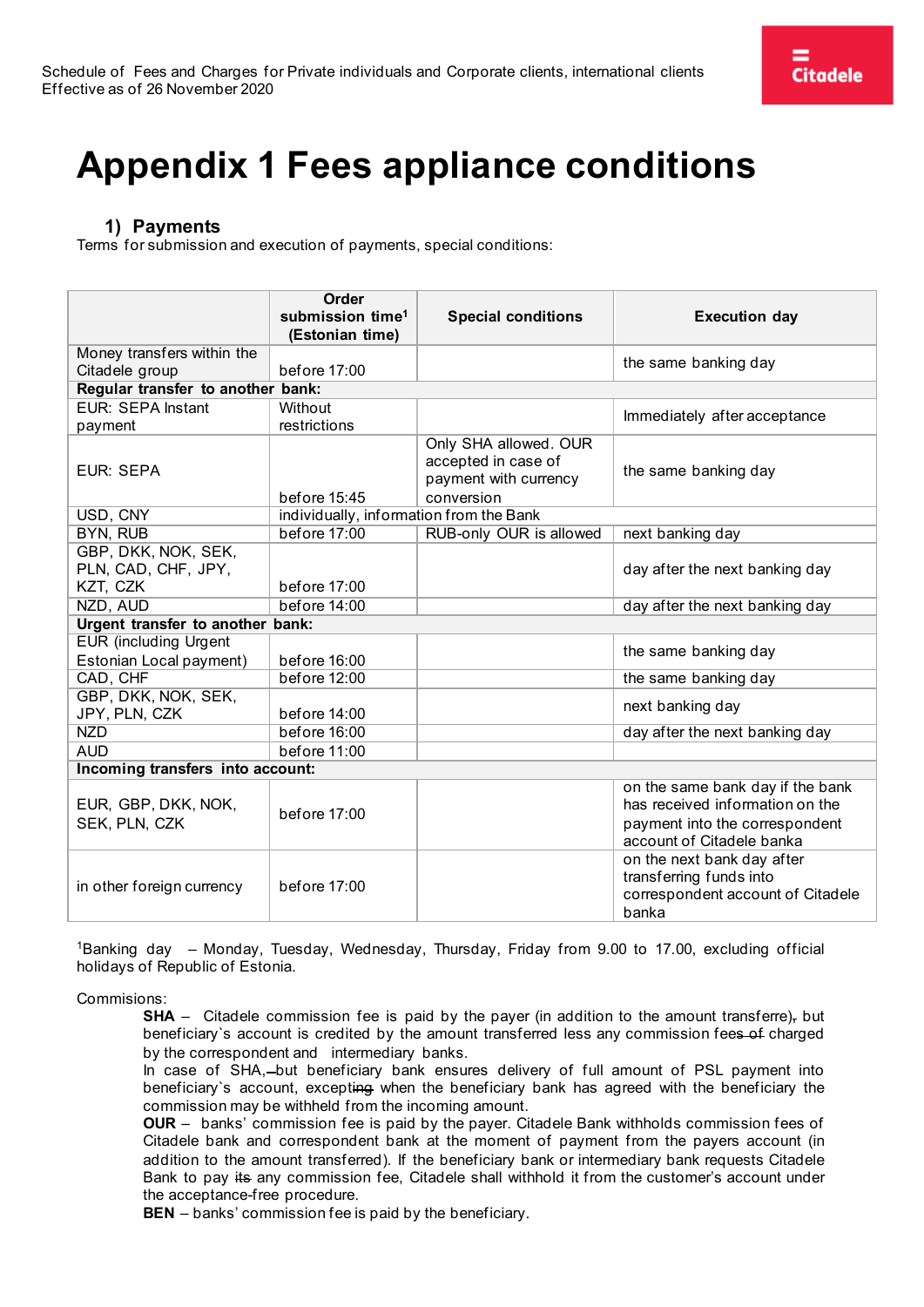Schedule of Fees and Charges for Private individuals and Corporate clients, international clients Effective as of 26 November 2020

European payments (EU regulated payments, SEPA) are payments in EUR currency within the European Union (as well as Iceland, Switzerland, Liechtenstein and Norway). In order for such payment type to be performed, one must specify the following details in the payment order:

- Recipient's IBAN account number,
- Commission type SHA (shared);
- Payment type standard.

Citadele Bank is responsible if the recipient bank has not performed the instructions of Citadele Bank that are necessary to execute a payment regulated by the EU for the reasons beyond the control of Citadele Bank.

SEPA Instant payment<sup>[20](#page-9-0)</sup> - payment in EUR currency sent to the beneficiary Bank that ir participant of Instant payment system.

#### **2) REMOTE ACCOUNT MANAGEMENT SYSTEMS**

All authorisation devices are grouped into following authorisation device categories:

| category          | Authorisation device   Daily debit turnover, EUR |
|-------------------|--------------------------------------------------|
| <b>MEDIUM</b>     | 60 000,00 EUR (sixty thousand EUR)               |
| <b>INDIVIDUAL</b> | 10 000 000,00 EUR (ten million EUR)              |

All authorisation devices are categorised into as follows:

| Authorisation device Authorisation device<br>category |                                                                             |
|-------------------------------------------------------|-----------------------------------------------------------------------------|
| <b>MEDIUM</b>                                         | DIGIPASS GO3                                                                |
| <b>INDIVIDUAL</b>                                     | Mobile $ID^{21}$<br>E-signature<br>DIGIPASS 320 (and older DIGIPASS models) |

Following batch limits (limit of several payments approval with single authorization code) are set for authorization device categories:

| <b>Authorisation device</b> | <b>Batch limit</b>      |                                     |  |
|-----------------------------|-------------------------|-------------------------------------|--|
| category                    | (number of<br>payments) | (total amount of payments)          |  |
| MEDIJM <sup>1</sup>         | $50$ (fifty)            | 60 000,00 EUR (sixty thousand EUR)  |  |
| INDIVIDUAL <sup>1,2</sup>   | 500 (five hundred)      | 2 000 000,00 EUR (two millions EUR) |  |

1 Number of payments for DIGIPASS 780 is 500 (five hundred)

<sup>2</sup> Number of payments for Digipass 320 and older devices is 50 (fifty)

<span id="page-9-0"></span><sup>20</sup> In case EUR payment is made to the Bank that is not participant of Instant payment system or payment can't be processed as SEPA Instant payment due to technical or any other restrictions, then it will be processed as SEPA Credit transfer automatically. Bank is entitled to set maximum allowed SEPA Inst payment amount limit as well as impose any additional limitations for payment processing as SEPA Instant payment. Information about the maximum SEPA Inst payment amount limit is available in Bank's homepage www.citadele.lv and in customer service centres.

<span id="page-9-1"></span><sup>&</sup>lt;sup>21</sup> If Mobile ID or E-signature is not listed in Online banking contract, then Mobile ID or E-signature has limits of respective authorization device listed in contract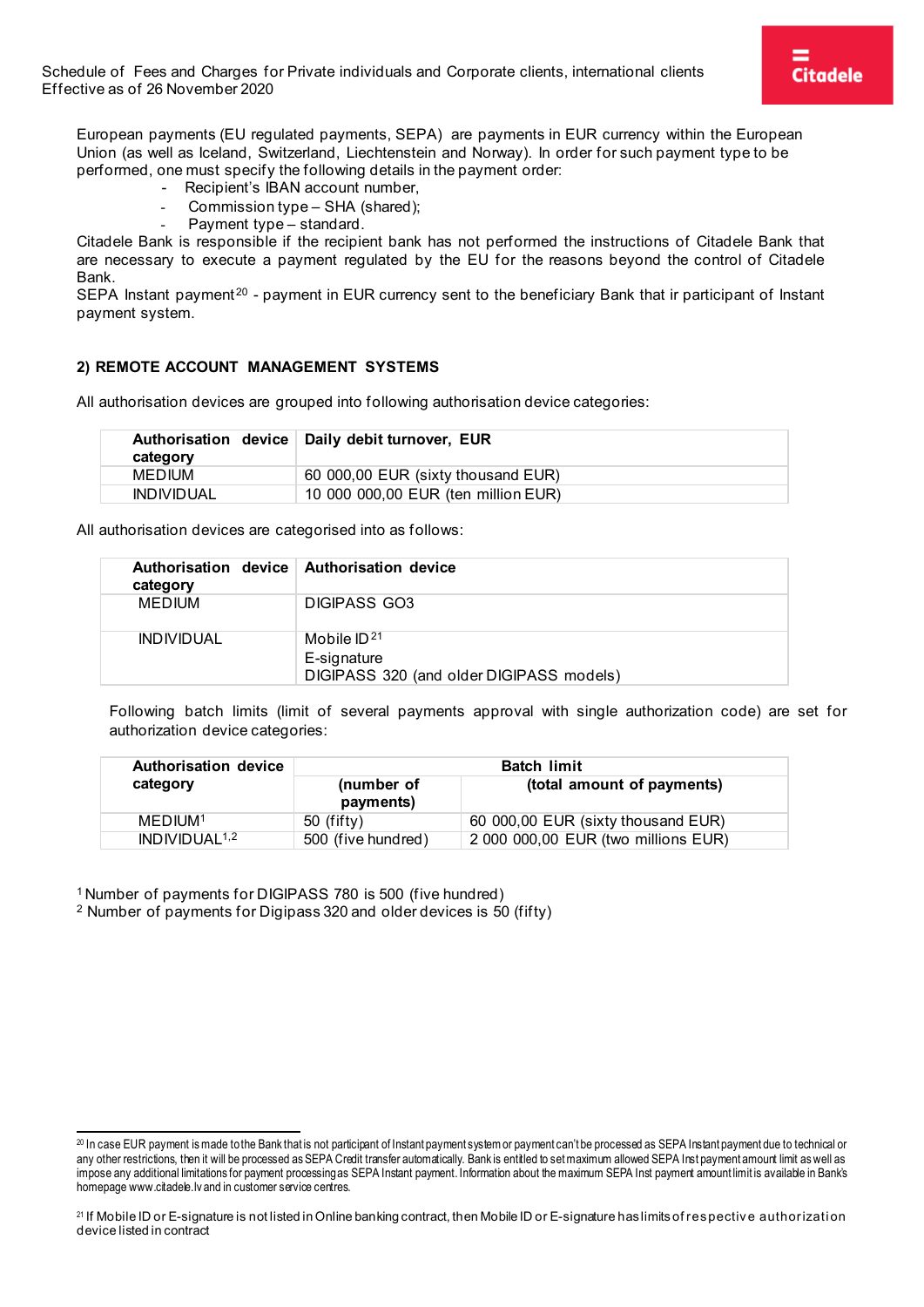# <span id="page-10-0"></span>**Appendix 2 Products and services that are no longer offered**

#### **PAYMENT CARDS[22](#page-10-1)**

#### **1. Maestro**

|                                                                                                                           | <b>Payment card</b>                |                                           | Offer for up to 18-years-olds          |                                       |
|---------------------------------------------------------------------------------------------------------------------------|------------------------------------|-------------------------------------------|----------------------------------------|---------------------------------------|
| <b>Currency</b>                                                                                                           | <b>EUR</b>                         | <b>USD</b>                                | <b>EUR</b>                             | <b>USD</b>                            |
| Fee for card                                                                                                              | 4.50 EUR per<br>month              | 4.50 USD per<br>month                     | 1 EUR per<br>month                     | 1 USD                                 |
| Fee for supplementary card                                                                                                | 4.50 EUR per<br>month              | 4.50 USD per<br>month                     |                                        | Not offered                           |
| Commission fee<br>for<br>goods<br>and<br>services purchases                                                               | Free of charge                     |                                           |                                        | Free of charge                        |
| Cash deposit in ATM-s of Citadele                                                                                         | Free of charge                     |                                           |                                        | Free of charge                        |
| Cash withdrawal in other banks                                                                                            | 3% of the sum.<br>min. 2 EUR       | 3% of the<br>sum,<br>min. 5 USD           | 3% of the<br>sum,<br>min. 2 EUR        | 3% of the sum,<br>min. 5 USD          |
| Cash withdrawal in Citadele Bank<br><b>ATMs</b>                                                                           | Free of charge                     | 3% of the<br>sum,<br>min. 5 USD           | Free of charge                         | 3% of the sum,<br>min. 5 USD          |
| Cash withdrawal in ATMs of other<br>banks in Estonia and outside of<br>Estonia                                            | 3% of the sum,<br>min. 2 EUR       | 3% of the<br>sum,<br>min. 5 USD           | 3% of the<br>sum, min. 2<br><b>EUR</b> | 3% of the sum,<br>min. 5 USD          |
| Interest for unauthorised negative<br>balance (per day)                                                                   | 0.06%                              | 0.06%                                     | 0.06%                                  | 0.06%                                 |
| Payment from account                                                                                                      |                                    | as outgoing payments from Current account |                                        |                                       |
| Unblocking of payment card on<br>customer's order, which was blocked<br>three times entering incorrect PIN<br>$code^{23}$ | 2 EUR                              | 3 USD                                     | 2 EUR                                  | 3 USD                                 |
| Currency exchange mark-up fee                                                                                             | 2%                                 |                                           | 2%                                     |                                       |
| Balance review:                                                                                                           |                                    |                                           |                                        |                                       |
| - in Citadele banka (Estonia, Latvia)<br>ATM network                                                                      | Free of charge                     |                                           |                                        | Free of charge                        |
| - in ATM networks of other banks (if<br>the service is available from ATM)                                                | 0.32 EUR/ per<br>inquiry/statement | $0.50$ USD/<br>per inquiry/<br>statement  | 0.32 EUR/ per<br>inquiry/<br>statement | 0.50 USD/per<br>inquiry/<br>statement |

#### **2. Mastercard cards**

|                                                           | <b>Mastercard Standard</b>  |                             | <b>Mastercard Gold</b>      |                                       |
|-----------------------------------------------------------|-----------------------------|-----------------------------|-----------------------------|---------------------------------------|
| <b>Currency</b>                                           | <b>EUR</b>                  | <b>USD</b>                  | <b>EUR</b>                  | <b>USD</b>                            |
| Fee for card                                              | 7 EUR                       | 7 USD                       | <b>15 EUR</b>               | 15 USD                                |
| Fee for supplementary card                                | 7 EUR                       | 7 USD                       | <b>15 EUR</b>               | 15 USD                                |
| Commission fee for goods and services<br>purchase         | 0.5%<br>(min 0.15 EUR)      | 0.5%<br>(min 0.20 USD)      | 0.5%<br>(min 0.15 EUR)      | 0.5%<br>(min 0.20<br>USD)             |
| Cash deposit in ATM-s of Citadele                         | Free of charge              |                             | Free of charge              |                                       |
| Cash withdrawal in other bank, in<br>ATM's of other banks | 3% of the sum,<br>min 3 EUR | 3% of the sum,<br>min 5 USD | 3% of the sum,<br>min 3 EUR | 3% of the<br>sum, min 5<br><b>USD</b> |

<span id="page-10-2"></span><span id="page-10-1"></span><sup>22</sup> New, renewed and replaced cards are not longer issued from 01.11.2019.<br><sup>23</sup> Service is available one in 24 hour period.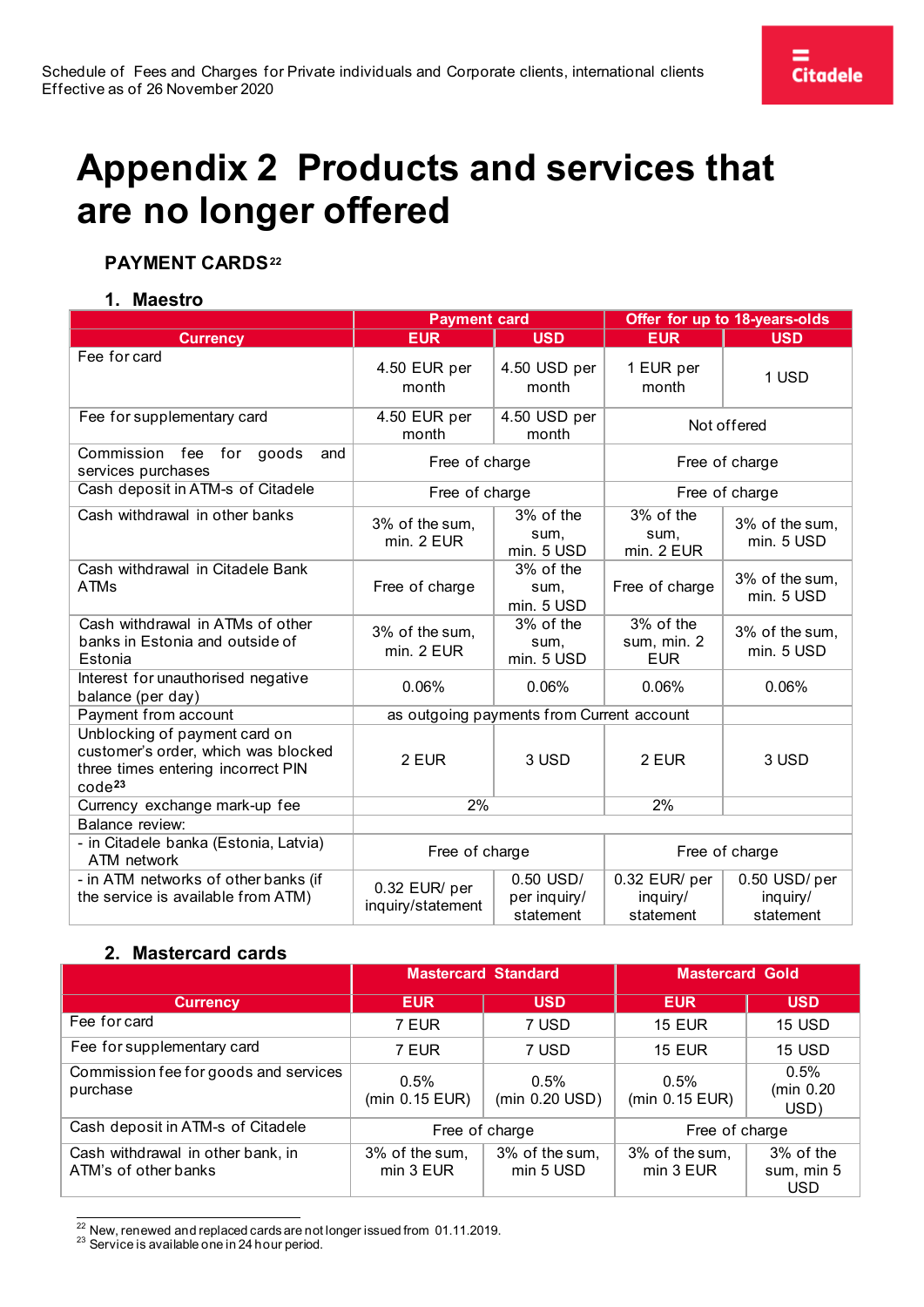| Balance review:                                                                                                                          |                                                               |                       |                                                                  |                       |
|------------------------------------------------------------------------------------------------------------------------------------------|---------------------------------------------------------------|-----------------------|------------------------------------------------------------------|-----------------------|
| in Citadele banka (Estonia, Latvia) ATM<br>network                                                                                       | Free of charge                                                |                       | Free of charge                                                   |                       |
| in ATM networks of other banks (if the                                                                                                   | 0.32 EUR/ per                                                 | 0.50 USD/per          | 0.32 EUR/ per                                                    | 0.50 USD/per          |
| service is available from ATM)                                                                                                           | inquiry/<br>statement                                         | inquiry/<br>statement | inquiry/<br>statement                                            | inquiry/<br>statement |
| Amount of credit limit                                                                                                                   | Individually                                                  |                       | Individually                                                     |                       |
| Credit interest (per annum)                                                                                                              | 22%                                                           |                       | 22%                                                              |                       |
| Interest on spent credit limit until the<br>15th date of the next month                                                                  | $0\%$                                                         |                       | $0\%$                                                            |                       |
| Minimum instalment                                                                                                                       | 5% of spent overdraft amount and<br>100% excess expenditure   |                       | 5% of spent overdraft amount<br>and 100% excess expenditure      |                       |
| Annual interest rate for the late<br>payments (higher annual credit interest<br>rate additionally to the annual credit<br>interest rate) | 20%                                                           |                       | 20%                                                              |                       |
| Interest for unauthorised negative<br>balance (per day)                                                                                  | 0.06%                                                         |                       | 0.06%                                                            |                       |
| Payment from account                                                                                                                     | According to the fees for outgoing<br>payment + 3% of the sum |                       | According to the fees for<br>outgoing payment + 3% of the<br>sum |                       |
| Currency exchange mark-up fee                                                                                                            | 2%                                                            |                       | 2%                                                               |                       |
| Unblocking of payment card on<br>customer's order, which was blocked<br>three times entering incorrect PIN<br>$code^{24}$                | 2 EUR                                                         | 3 USD                 | 2 EUR                                                            | 3 USD                 |
| Concierge service <sup>25</sup>                                                                                                          | Not offered                                                   |                       | 200 EUR per<br>year                                              | 300 USD per<br>year   |

### **3. Visa Platinum**

|                                                                                                   | <b>Visa Platinum</b>                                            |                           |  |
|---------------------------------------------------------------------------------------------------|-----------------------------------------------------------------|---------------------------|--|
| <b>Currency</b>                                                                                   | <b>EUR</b>                                                      | <b>USD</b>                |  |
| Fee for card                                                                                      | 250 EUR per annum                                               | 350 USD per annum         |  |
| Fee for supplementary card                                                                        | 125 EUR per annum                                               | 175 USD per annum         |  |
| Commission fee for goods and<br>services purchase                                                 | 0.5%                                                            | 0.5%                      |  |
| Cash withdrawal in other bank, in<br>ATM's of other banks                                         | 3% of the sum, min. 5 EUR                                       | 3% of the sum, min. 5 USD |  |
| Cash withdrawal in Citadele Bank<br>ATMs in Latvia                                                | 3% of the sum, min. 3 EUR                                       | 3% of the sum, min. 5 USD |  |
| Payment from account                                                                              | As from payment account+3%                                      |                           |  |
| Amount of credit limit                                                                            | Individually                                                    |                           |  |
| Credit interest (per annum):                                                                      |                                                                 | 18%                       |  |
| Interest rate for the spent credit limit<br>till the 15th date of the next month                  | 0%                                                              | 0%                        |  |
| Interest on spent credit limit until the<br>15th date of the next month                           | 0%                                                              |                           |  |
| Minimum instalment                                                                                | 5% of the used credit limit amount + 100% of excess expenditure |                           |  |
| Annual late payment interest rate                                                                 |                                                                 | 20%                       |  |
| Interest for unauthorised negative<br>balance (per day)                                           | 0.06%                                                           |                           |  |
| Interest rate (per annum) for<br>collateral deposit which serves as<br>collateral for credit card | interest rate applicable for term deposit in accordant currency |                           |  |
| Annual fee for Priority Pass                                                                      | Free of charge                                                  |                           |  |
| Currency exchange mark-up fee                                                                     | 2%                                                              |                           |  |
| Balance review:                                                                                   |                                                                 |                           |  |

<span id="page-11-1"></span><span id="page-11-0"></span><sup>24</sup> Service is available one in 24 hour period.<br><sup>25</sup> Service fee is applied for each payment card (incl. Supplementary card) / cardholder linked to Concierge Service.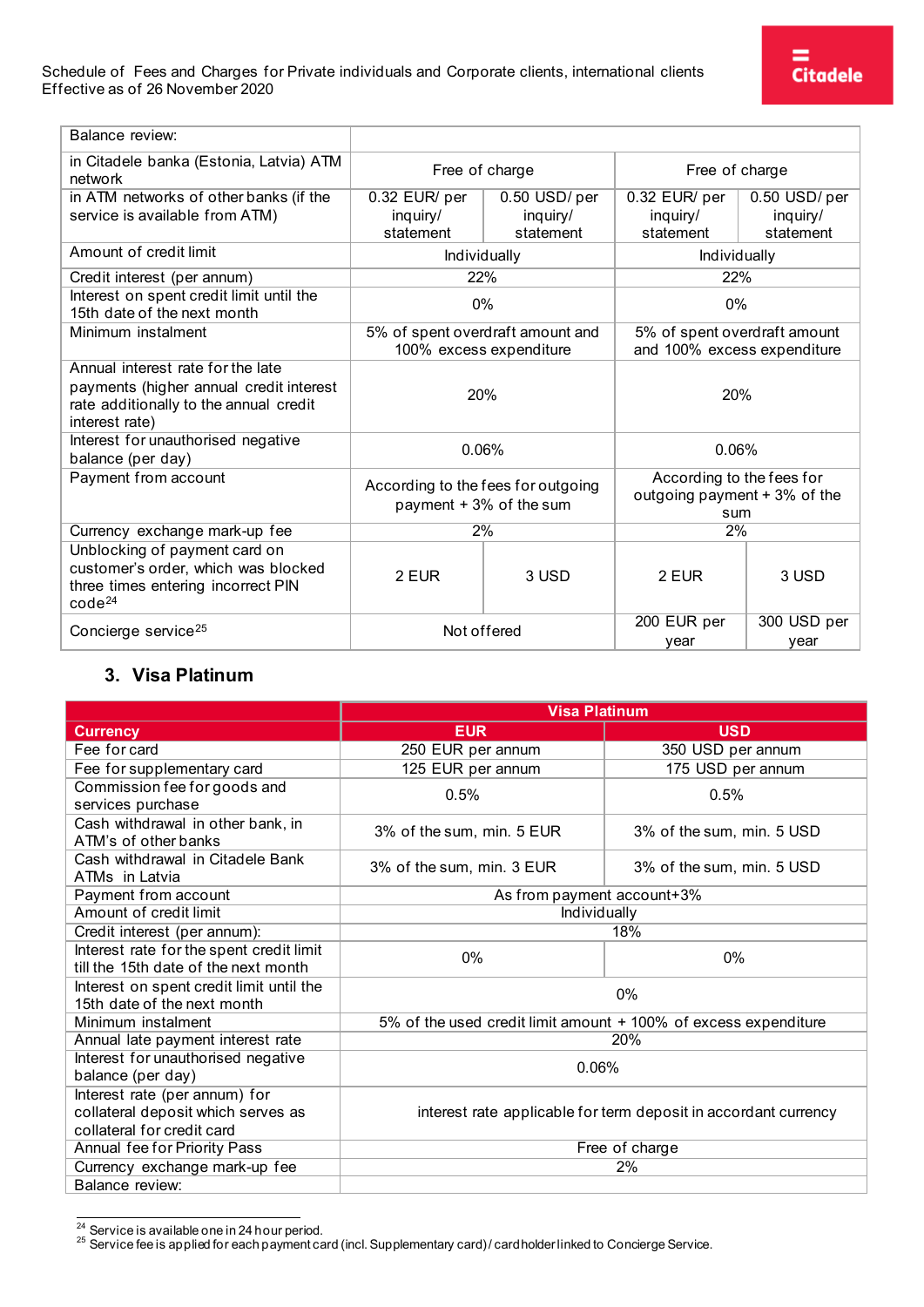| in Citadele banka (Estonia,<br>$\sim 100$<br>Latvia) ATM network                          | Free of charge                      |                                     |
|-------------------------------------------------------------------------------------------|-------------------------------------|-------------------------------------|
| in ATM networks of other banks<br>$\sim 100$<br>(if the service is available from<br>ATM) | 0.32 EUR/ per inquiry/<br>statement | 0.50 USD/ per inquiry/<br>statement |
| Fee for 1 person's visit at Priority<br>Pass VIP lounge at the airport                    | 30 EUR (VAT included)               |                                     |
| Concierge service                                                                         | Free of charge                      |                                     |

# **Lending**

#### **Mortgage Loan for private persons**

| <b>Service</b>                          | Fee                                                                                       |
|-----------------------------------------|-------------------------------------------------------------------------------------------|
| 18.3. Contract fee                      | 2% of the loan amount, min 210 EUR                                                        |
| 18.4. Execution of amendments:          |                                                                                           |
| 18.4.1. additional loan amount granting | 2% of the loan amount, min 210 EUR                                                        |
| payment date change<br>18.4.2.          | 30 EUR                                                                                    |
| 18.4.3. other amendments $26$           | <b>100 EUR</b>                                                                            |
| 18.5. Fee for an advanced repayment     | the amount of 3 months' interest (will not be<br>applied in case of a notice of 3 months) |

#### **Bank Guarantee**

| <b>Service</b>                                                                                                                                                       | Fee                                                                                                          |
|----------------------------------------------------------------------------------------------------------------------------------------------------------------------|--------------------------------------------------------------------------------------------------------------|
| 18.6. Consideration of an application for guarantee / Consideration<br>of amendments                                                                                 | Free of charge                                                                                               |
| 18.7. Preparation of agreement on issuance of bank guarantee (s)<br>and other related documents                                                                      | Free of charge                                                                                               |
| 18.8. Issuance of a guarantee/ increase in guarantee amount/<br>increase in guarantee term:                                                                          |                                                                                                              |
| 18.8.1.<br>if the security is cash assets (except deposit)                                                                                                           | 0.3% of guarantee amount / of<br>guarantee amount regarding which<br>amendments are made to (min 100<br>EUR) |
| 18.8.2.<br>if the security is deposit                                                                                                                                | 0.8% of guarantee amount / of<br>guarantee amount regarding which<br>amendments are made to (min 100<br>EUR) |
| other security 27<br>18.8.3.                                                                                                                                         | 0.8% of guarantee amount / of<br>guarantee amount regarding which<br>amendments are made to (min 150<br>EUR) |
| 18.9. Amendments to guarantee (except increase in guarantee<br>amount, increase in guarantee term), amendments to the<br>agreement on issuance of bank guarantee (s) | <b>75 EUR</b>                                                                                                |
| 18.10. Utilization of a guarantee:                                                                                                                                   |                                                                                                              |
| 18.10.1. if the security is cash assets (except deposit)                                                                                                             | 0.8% annual of guarantee amount                                                                              |
| 18.10.2. if the security is deposit                                                                                                                                  | 0.8% annual of guarantee amount                                                                              |
| 18.10.3. other security                                                                                                                                              | Shall be specified separately for each<br>application                                                        |
| 18.11. Execution of promissory note about guarantee issue                                                                                                            | <b>50 EUR</b>                                                                                                |
| 18.12. Additional commission fee for urgent execution of guarantee,<br>its amendments, confirmation during 1 working day                                             | <b>50 EUR</b>                                                                                                |
| 18.13. Preparation and reconciliation of the guarantee's draft<br>(applicable if guarantee is not issued)                                                            | <b>50 EUR</b>                                                                                                |
| 18.14. Payment under guarantee/ Processing of payment demand                                                                                                         | 0.2% of the amount to be repaid, min<br><b>200 EUR</b>                                                       |

<span id="page-12-1"></span><span id="page-12-0"></span> $^{26}$  If amendments are initiated by the bank, fee is not applied.<br><sup>27</sup> This commission is not applied to applications for guarantee issuance within the scope of guarantee line.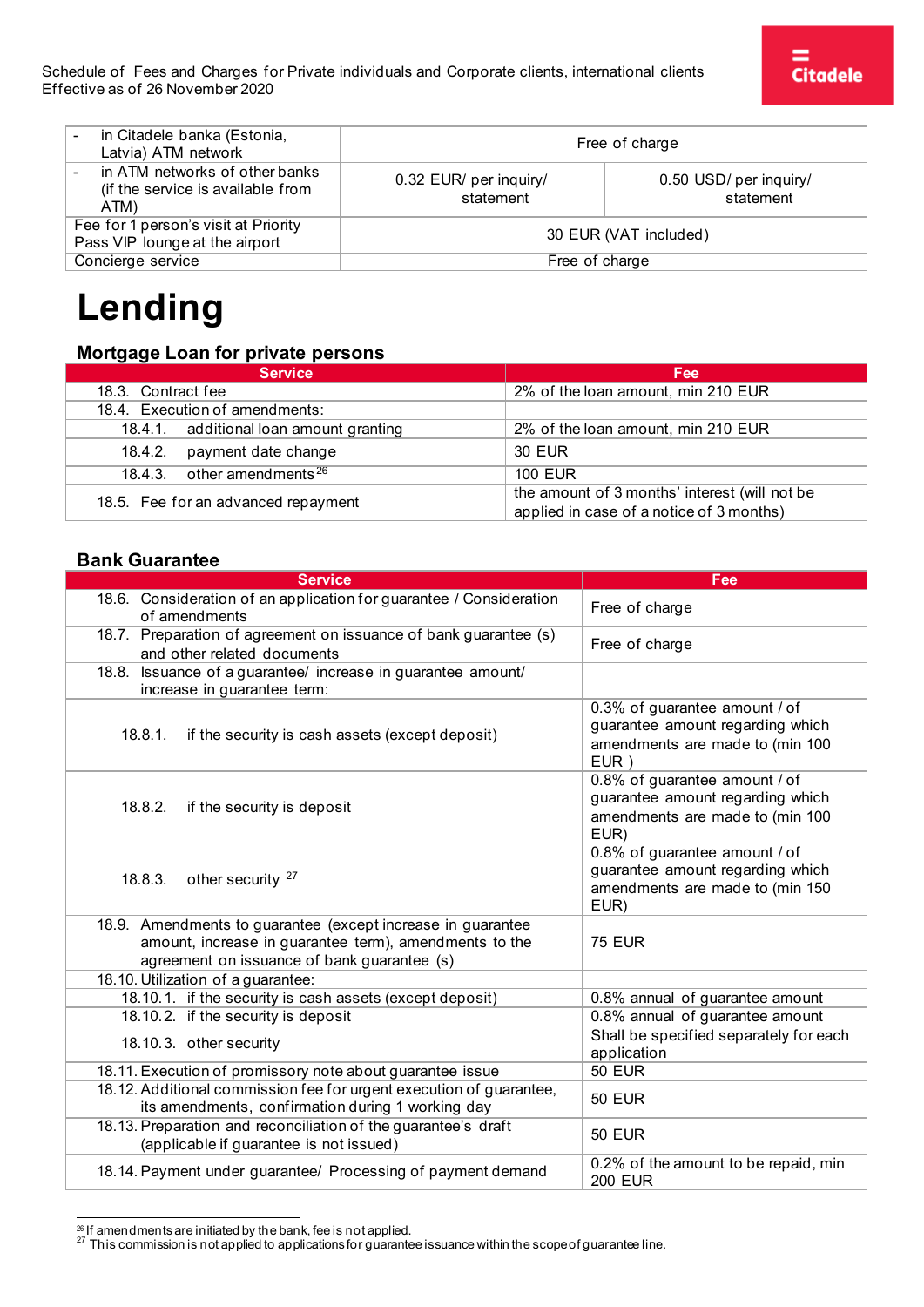| 18.15. Advising of guarantee issued by another bank                                                       | 0.1% of guarantee amount (min 85<br>EUR, max 500 EUR) |
|-----------------------------------------------------------------------------------------------------------|-------------------------------------------------------|
| 18.16. Notification on amendments to the guarantee issued by<br>another bank, revocation of the guarantee | <b>75 EUR</b>                                         |
| 18.17. Preparation and sending of the claim under the guarantee, on<br>behalf of the customer             | 0.1%, min 150 EUR                                     |
| 18.18. Review and confirmation of the authenticity of the guarantee<br>issued by the other bank           | <b>40 EUR</b>                                         |
| 18.19. Revocation of the guarantee before expiry date                                                     | <b>25 EUR</b>                                         |
| 18.20. Postal charges                                                                                     | actual expenses + 10 EUR                              |
| 18.21. Notification by SWIFT, at issue of the guarantee                                                   | <b>20 EUR</b>                                         |
| 18.22. Other correspondence by SWIFT                                                                      | <b>10 EUR</b>                                         |

#### **Import Letter of Credit**

| <b>Service</b>                                                         | Fee                                     |
|------------------------------------------------------------------------|-----------------------------------------|
| 18.23. Consideration of an application for import letter of credit     | Free of charge                          |
| 18.24. Execution of a new import letter of credit / increase of amount | 0.25% of the amount of import letter of |
| of the import letter of credit                                         | credit (min 170 EUR)                    |
| 18.25. Amendments to provisions of import letter of credit (except for | <b>75 EUR</b>                           |
| increase in amount of the import letter of credit), revocation or      |                                         |
| cancellation of unutilised import letter of credit, amendments of      |                                         |
| agreement                                                              |                                         |
| 18.26. Import letter's of credit draft preparation and reconciliation  | <b>50 EUR</b>                           |
| (applicable if import letter of credit is not issued)                  |                                         |
| 18.27. Additional commission fee for urgent execution of the import    | <b>50 EUR</b>                           |
| letter of credit during 1 working day                                  |                                         |
| 18.28. Review of documents, payment                                    | 0.2% of amount of documents (min        |
|                                                                        | 170 EUR)                                |
| 18.29. Commission for discrepancies in documents presented             | 70 EUR                                  |
| 18.30. Return of unpaid documents                                      | 40 EUR                                  |
| 18.31. Consulting in filling-in application                            | <b>50 EUR</b>                           |
| 18.32. Endorsement of LC documents                                     | <b>20 EUR</b>                           |
| 18.33. Revocation of LC before expiry date                             | <b>25 EUR</b>                           |
| 18.34. Notification on issuance of Assignment of proceeds              | <b>50 EUR</b>                           |
| 18.35. Notification by SWIFT at issue of the import letter of credit   | <b>20 EUR</b>                           |

### **Export Letter of Credit**

| <b>Service</b>                                                                                                                  | <b>Fee</b>                                                    |
|---------------------------------------------------------------------------------------------------------------------------------|---------------------------------------------------------------|
| 18.36. Preliminary notification on issuance of export letter of credit                                                          | <b>40 EUR</b>                                                 |
| 18.37. Notification on issuance of export letter of credit                                                                      | 0.1% of the amount of export letter of                        |
|                                                                                                                                 | credit (min 85 EUR, max 430 EUR)                              |
| 18.38. Processing and reconciliation of the draft of export letter of<br>credit                                                 | <b>50 EUR</b>                                                 |
| 18.39. Amendments to provisions of export letter of credit, revocation<br>or cancellation of unutilised export letter of credit | <b>75 EUR</b>                                                 |
| 18.40. Preliminary review of documents under export LC                                                                          | <b>80 EUR</b>                                                 |
| 18.41. Review of documents and payment                                                                                          | 0.2% of amount of documents (min                              |
|                                                                                                                                 | 200 EUR)                                                      |
| 18.42. Payment under export letter of credit without presentation of                                                            | 0.1% the amount of export letter of                           |
| documents                                                                                                                       | credit (min 100 EUR, max 500 EUR)                             |
| 18.43. Return of the discrepant documents                                                                                       | <b>40 EUR</b>                                                 |
| 18.44. Transfer of export letter of credit                                                                                      | 0.15% of transferred letter of credit<br>amount (min 200 EUR) |
| 18.45. Cession of export letter of credit                                                                                       | 0.1% of cession amount (min                                   |
|                                                                                                                                 | 150 EUR, max 700 EUR)                                         |
| 18.46. Confirmation of letter of credit issued by another bank                                                                  | as agreed                                                     |
| 18.47. Negotiation of export LC, discounting of export LC                                                                       | as agreed                                                     |
| 18.48. Notification letter on assignment                                                                                        | <b>50 EUR</b>                                                 |
| 18.49. Consulting in preparation of the documents                                                                               | 30 EUR for each document                                      |
| 18.50. Notification by SWIFT on transfer of export letter of credit                                                             | <b>20 EUR</b>                                                 |
| 18.51. Other notification/correspondence by SWIFT                                                                               | 7 EUR                                                         |